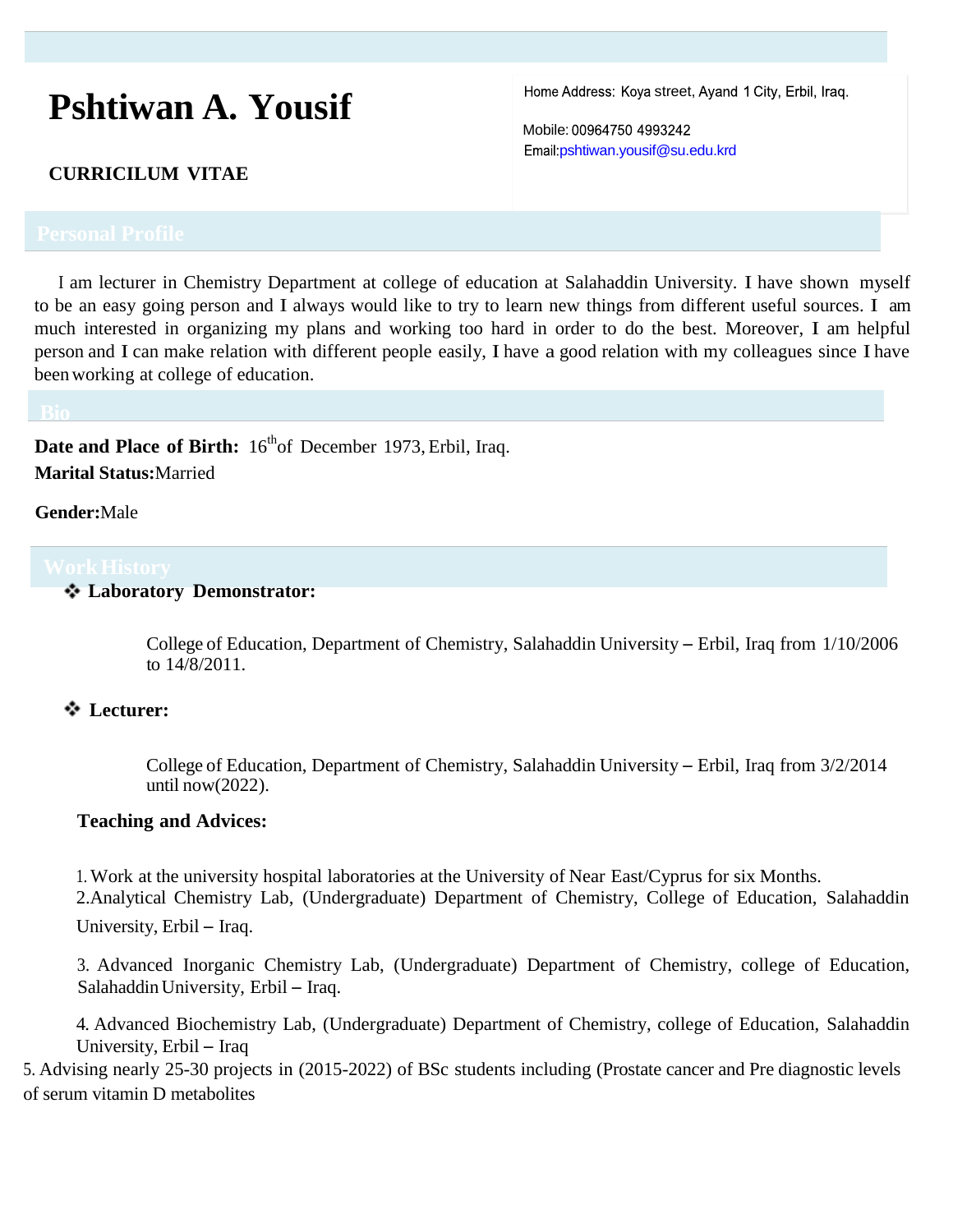6. Advising nearly 14 projects in 2016/2017 of BSc students including ALL types of cancer (Erbil AND Sulemania).Hospitals

7. Advising nearly 14 projects in 2017/2018 of BSc students including package food effects,D3 vitamins and Rb disease in human .

8. Advising 2 projects in 2020-2021 of BSc students including

(Serum ferritin as an independent risk factor for sevirety in COVID-19 patients) (Covid-19 pandemic corona virus's and diabetes mellitus)

9. Advising 2 projects in 2021-2022 of BSc students including (A study of the role of saxenda in female weight loss, with a study of the most important side

9. Advanced analytical and Biochemistry lab,(Diploma) pharmacy department ,Aynd institute in 2017/2018 of Diploma students.

10. Advanced analytical and organic lab,(Diploma) pharmacy department ,piytaxt institute in 2017/2018 of Diploma students.

11.Advanced analytical and Clinical biochemistry theoretical and lab,(Diploma) pharmacy department ,Aynd institute in 2020/2021 of Diploma students

12.Advanced analytical and Clinical chemistry theoretical and lab,(Diploma) - Erbil Polytechnic university/

Pathological analyzes of Diploma students

13. Advanced analytical lab for  $1<sup>st</sup>$  stage in chemistry department.

14. Advanced analytical lab for 1<sup>st</sup>stage in chemistry department for both biology and chemistry students.

15. Advanced Biochemistry lab for 3<sup>rd</sup> stage in Chemistry and  $2^{n d}$  stage in Biology department

**Teamwork:**

have been working with some academic and non–academic teams in order to do some private things.

**Computer Skills:**

I was work as Reporter of Chemistry Department I have good information about Office managements; I have a very good skill in Microsoft office, more precisely Word, and Excel and PowerPoint. I also have information regarding creating websites with Gmail. I have a special university's website.

## **Academic Qualifications:**

1. B. Sc. ( 1992 – 1996)in Chemistry – Department of Chemistry, College of Education, University of Salahaddin Erbil – Iraq.

2. Teaching Assistant (2006) in Chemistry - Department of Chemistry, College of Education, University of Salahaddin Erbil – Iraq.

3. M. Sc. (2013 - 2014) in Pharmacy college – Department of Biochemistry / University of Near East – Cyprus(Turkey).

4. Teaching Staff (2014 - 2021)in Department of Chemistry, College of Education, University of Salahaddin Erbil – Iraq.